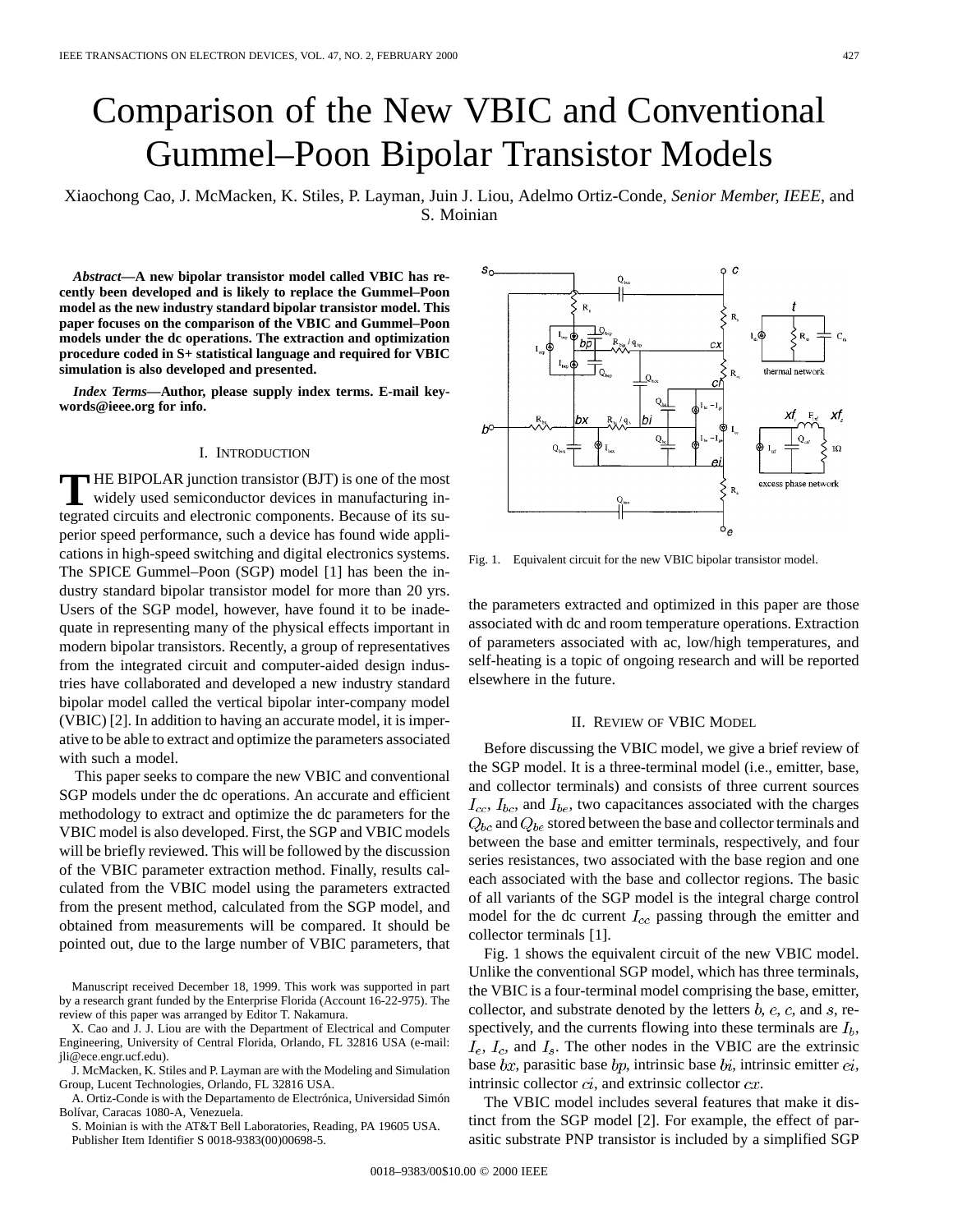model (represented in Fig. 1 by the SGP equivalent circuit connected to the substrate terminal with components denoted by a subscript  $p$ ). Another feature included is that the quasisaturation behavior is modeled with the elements  $R_{CI}$ ,  $Q_{bcx}$ , and a modified  $Q_{bc}$  [3]. Self-heating and excess-phase effects have also been accounted for in the VBIC model as separate options.

#### III. VBIC PARAMETER EXTRACTION AND OPTIMIZATION

The VBIC parameter extraction and optimization method developed in this paper is coded in S+ statistical language [4] and is based on the experimental data measured from bipolar transistors fabricated at Lucent Technologies. Our extraction and optimization procedure follows in general the approach of Seitchik *et al.* [5].

The following is a brief description of the development of our S+ program for the VBIC parameters extraction and optimization. All the measurements data are stored in only one S+ object denominated "data," which contains several components with the names of base-emitter capacitance (CBE), base-collector capacitance (CBC), "substrate-collector capacitance (CSC), forward Gummel (FG), reverse Gummel (RG), forward output current–voltage  $(I-V)$  (FO), and reverse output  $I-V$  (RO). All the VBIC model parameters are put into a numerical vector denominated "para." A logical vector called "extract" is also used to define the parameters to be optimized; in this vector, values with "true" statement are to optimized and those with "false" statement are to be kept constant. A function "weight" could be used to minimize the effects of the experimental data that fall outside of the norm of typical data. Based on the model parameters extracted and optimized (i.e., stored in "para"), a function "evaluate" is used to generate the VBIC simulation results. A VBIC Fortran program, which is available in the public domain [6], is needed to interface with "evaluate" to carry out the simulation. A function "residual" compares and differentiates the simulated and experimental data. A function "optimize" is then used to optimize the parameters with "residual" values larger than those deemed acceptable. This function "optimize" is executed in conjunction with the nonlinear regression function "nlregb" available in S+.

The extraction and optimization of the VBIC parameters involves many steps. The order of these steps is important, as a nonoptimal sequence will result in less accurate parameters being extracted. In each step, a different "extract" (i.e., to define the parameters to be extracted and optimized) and "residual" (i.e., to define the measured data to be used for comparison) will be utilized. The steps for extracting and optimizing the VBIC parameters are given in sequence below.

#### *A. Junction Parameters*

The parameters associated with the emitter-base and base-collector space-charge regions are first extracted. From  $C_{be}$  versus  $V_{be}$  data, in reverse bias and low forward bias regions, extract  $C_{JE}$ ,  $P_E$ , and  $M_E$ . From  $C_{bc}$  versus  $V_{bc}$  data, in reverse bias and low forward bias regions, extract  $C_{JC}$ ,  $C_{JEP}, P_C$ , and  $M_C$ . From  $C_{sc}$  versus  $V_{sc}$  data, in reverse bias and low forward bias regions, extract  $C_{JCP}$ ,  $P_S$ , and  $M_S$ . Optimize the above parameters.

#### *B. Early Effect Parameters*

The next step is to extract the parameters associated with the early effect. The junction parameters extracted in the previous section can be used to calculate the forward and reverse early voltages ( $V_{EF}$  and  $V_{ER}$ ) using the following equations [7]:

$$
(Q_{j, bc}^{f} - c_{j, bc}^{f} I_{c}^{f} / g_{o}^{f}) / V_{EF} + Q_{j, be}^{f} / V_{ER} = -1
$$
 (1)

$$
(Q_{j, be}^{r} - c_{j, be}^{r} I_{e}^{r}/g_{o}^{r})/V_{ER} + Q_{j, bc}^{r}/V_{EF} = -1.
$$
 (2)

Here, superscripts  $f$  and  $r$  denote forward and reverse modes, respectively,  $Q_i$  is the charge in the junction, which can be calculated from the junction parameters,  $c_j$  is the derivative of  $Q_j$ , and  $g<sub>o</sub>$  is the output conductance, which can be determined from the forward and reverse data. Because this early effect model was developed under low injection condition, it is necessary to extract the early effect parameters using data measured at relatively low bias conditions.

#### *C. Low-Voltage Parameters*

The linear region (i.e., low-voltage region) in the Gummel plot, which is not influenced by the series resistances and high-voltage effects, provides useful information for extracting the model parameters associated with the current transport in bipolar transistors. The approach of extracting low-voltage parameters is the same as that used in the SGP model parameter extraction. However, since the VBIC model incorporates several improved features, more parameters need to be determined, and the extraction procedure is more complicated.

From the forward Gummel plot, extract the following parameters:  $I_s$ ,  $N_F$ ,  $I_{BEL}$ ,  $N_{EI}$ ,  $I_{ BEN}$ , and  $N_{EN}$ . From the reverse Gummel plot, extract the following parameters:  $I_s$ ,  $N_R$ ,  $I_{BCI}$ ,  $N_{CI}, I_{BCN}, N_{CN}, I_{SP}, W_{SP}, N_{SF}, I_{BEIP},$  and  $I_{BENP}$ . Note that the parameters extracted include the parasitic PNP transistor current components. This is because, in the reverse Gummel plot, the base-collector junction is forward biased, and the parasitic transistor is conducting. Optimize these parameters. The voltage range of this extraction is normally between 0.4 and 0.8 V. It should be emphasized that this set of parameters is relatively easy to extract and requires minimal optimization due to the fact that they are isolated from the effects associated with the high current region.

#### *D. Knee Current Parameters*

The knee currents are the currents at which the  $I-V$  data starts to deviate from its linear relationship. These parameters  $(I_{KF})$ and  $I_{KR}$ ) can be estimated from the forward beta (i.e., forward current gain) versus  $I_c$  and reverse beta (i.e., reverse current gain) versus  $I_e$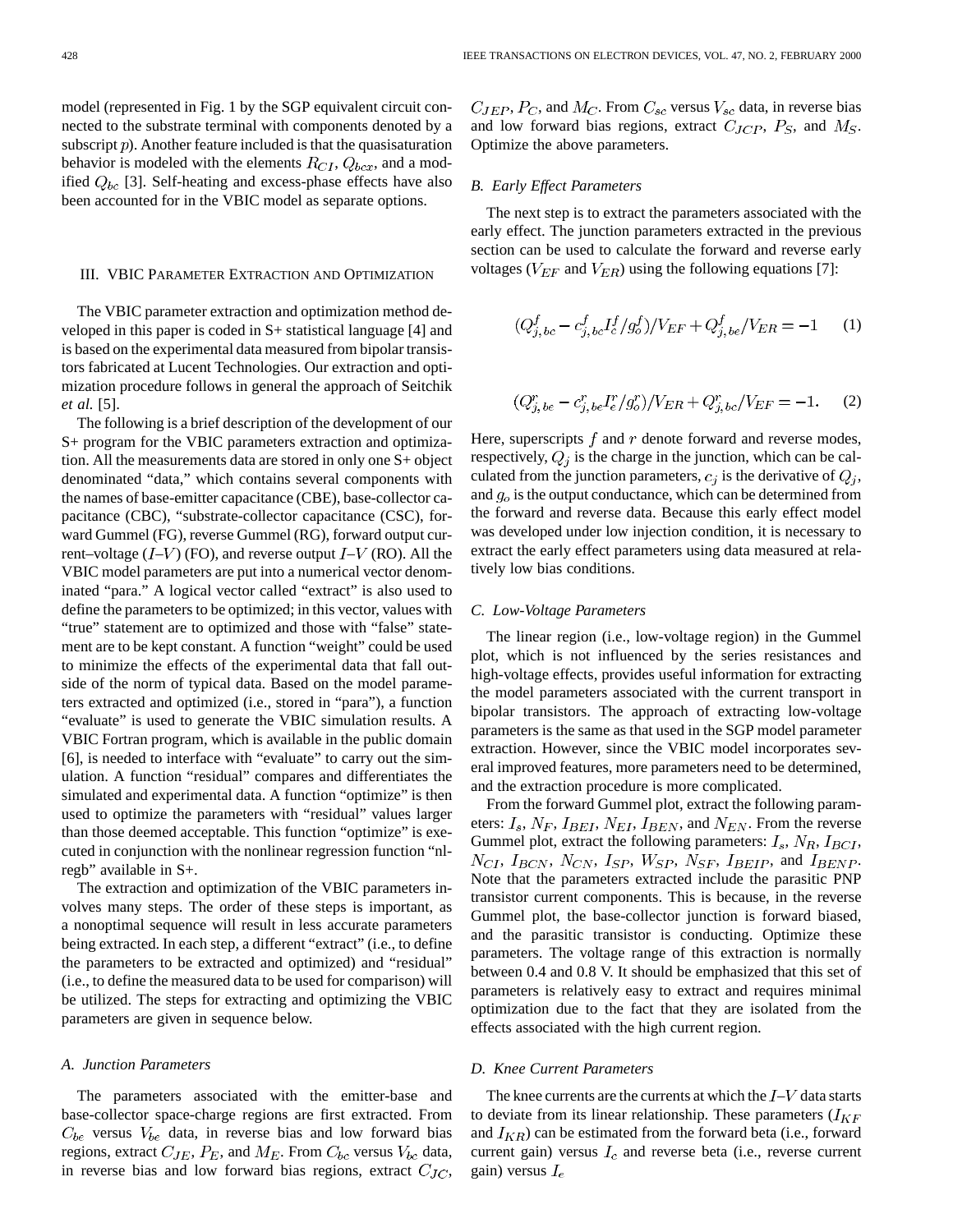

Fig. 2. (a) Forward and (b) reverse Gummel plots obtained from measurements and from VBIC model using the parameters extracted from both the low- and high-voltage regions.

plots by taking the current where the beta value is dropped to half of its peak value. Since  $I_{KF}$  and  $I_{KR}$  are influenced by the high-voltage effects, their values need to be optimized later when other parameters are extracted.

# *E. High-Voltage Parameters*

High-voltage effects in bipolar transistor make the parameter extraction difficult. They include voltage drops on series resistances, parasitic currents and resistances, high-level injection, quasisaturation, and avalanche breakdown. Since these ef-

Fig. 3. (a) Forward and (b) reverse current-voltage characteristics obtained from measurements and from VBIC model using all parameters except for those associated with the quasineutral region avalanche breakdown.

fects are interacting with each other, one subset of parameters cannot be extracted independently from the others. A better way to do this is to extract and optimize a subset of parameters using other subsets of parameters which are not yet optimized. This process is then repeated until all the parameters associated with the high-voltage region are optimized.

*1) Forward Gummel Plot:* In the forward Gummel plot at high voltages, extract the series resistances  $R_{BX}$ ,  $R_{BI}$ , and  $R_E$ . Next, these series resistances, together with the knee currents extracted previously, are optimized.

 $\overline{\mathbf{c}}$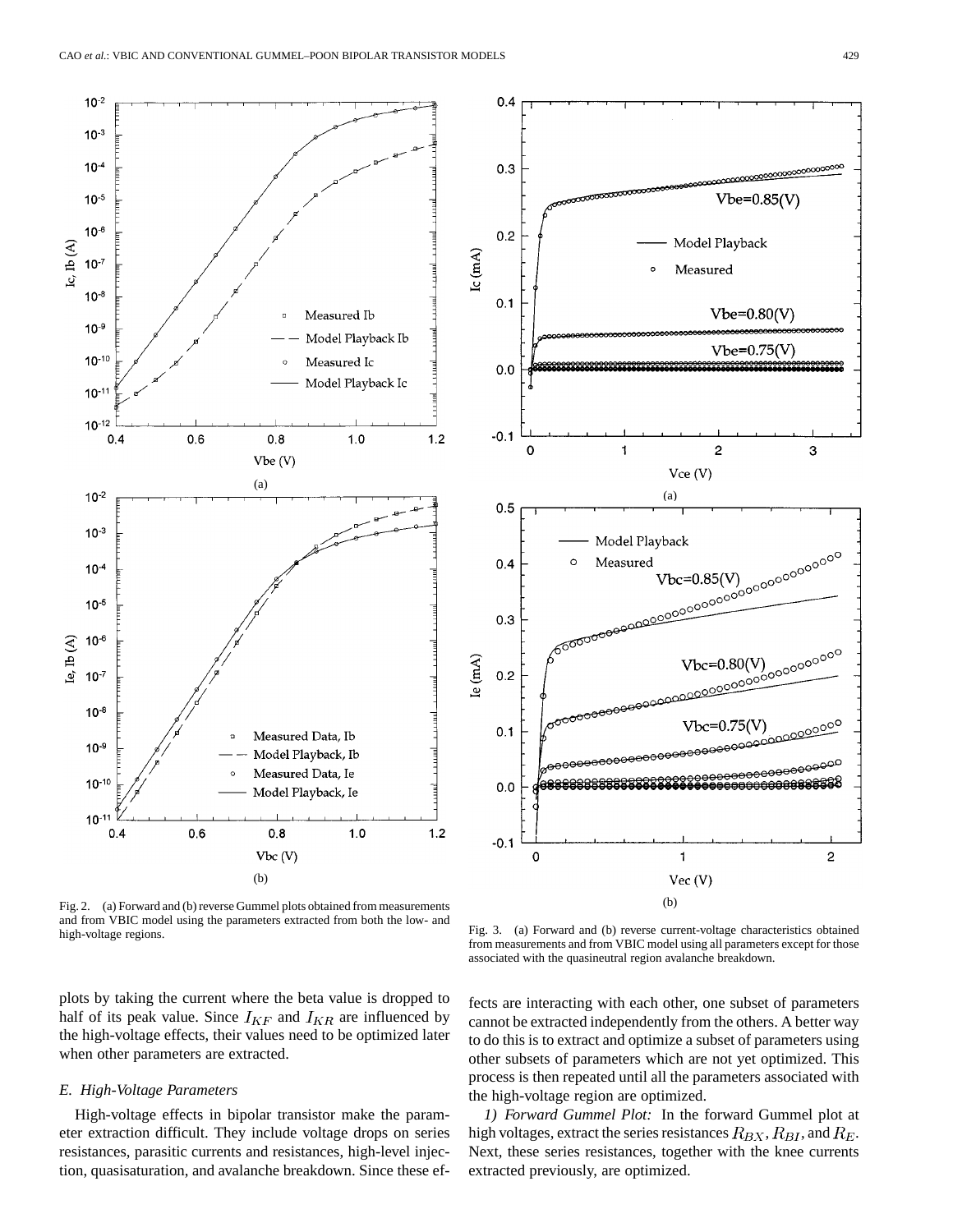

Fig. 4. (a) Forward and (b) reverse current gain versus current obtained from measurements and from VBIC model using the parameters.

*2) Quasisaturation and Saturation:* The parameters associated with the quasisaturation effect can be extracted from the forward current-voltage (forward  $I-V$ ) characteristics under quasisaturation and saturation operations. They include the series resistances  $R_{CX}$  and  $R_{CI}$ , and quasisaturation parameters  $V_O$ ,  $G_{AMM}$ , and  $H_{RCF}$ . In addition, since the base-collector junction is forward biased and the parasitic PNP transistor is conducting, the parasitic current components extracted previously, together with the parameters extracted here, need to be optimized.



Fig. 5. (a) Forward and (b) reverse output conductance obtained from measurements and from VBIC model using the parameters.

*3) Reverse Gummel Plot:* In the reverse Gummel plot at high voltages, extract the parasitic resistance  $R_{BP}$  and  $R_S$ , and optimize all the former parameters.

Using all the parameters extracted and optimized so far, we have compared in Fig. 2(a) and (b) and 3(a) and (b) the calculated and measured Gummel plots and current-voltage characteristics under forward and reverse operations, respectively. In general, the fitting is quite good. In Fig. 3(a) and (b), however, the model becomes less accurate as the current level is increased, particularly for the reverse operation, where the effects of impact ionization become significant. This is because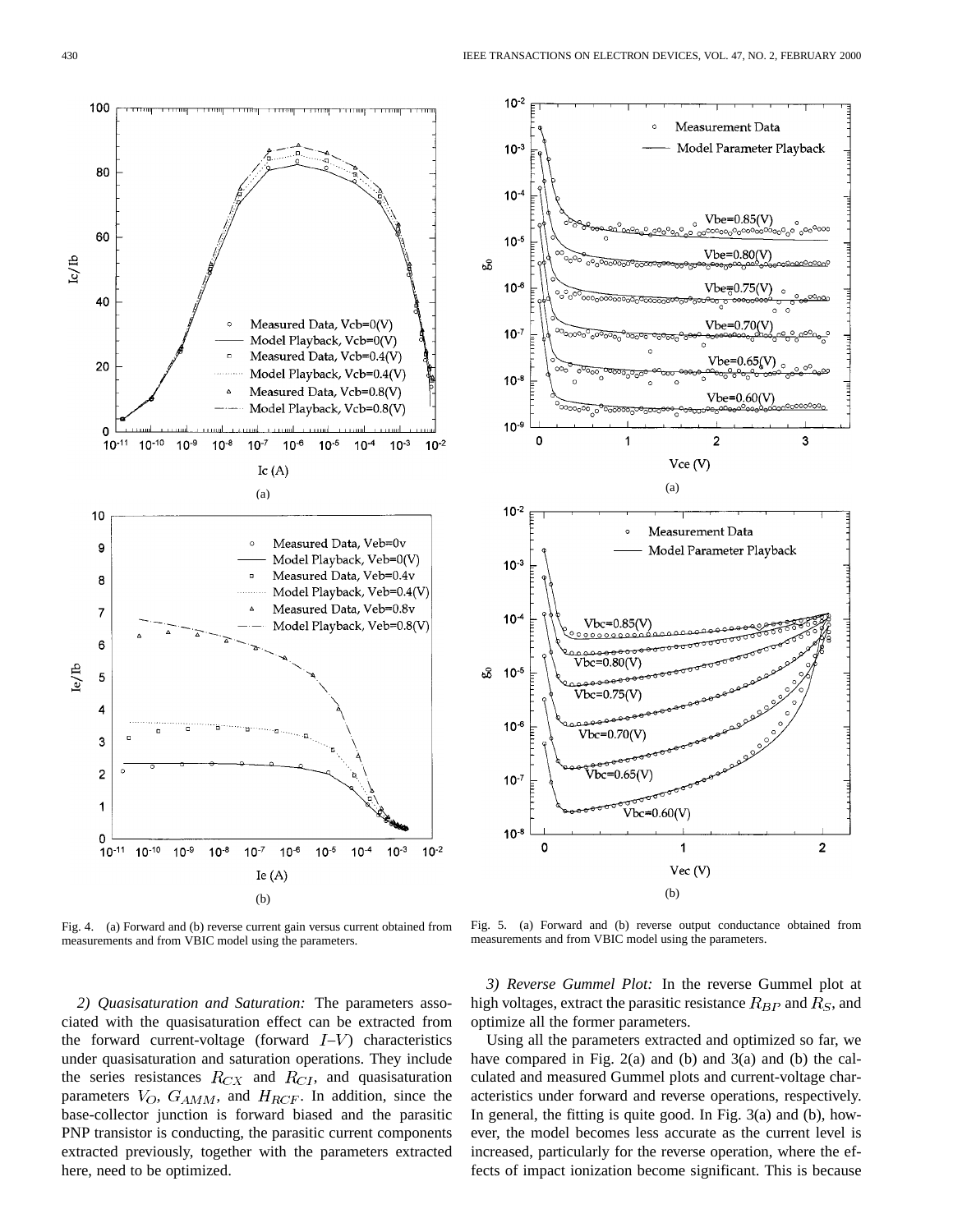

Fig. 6. (a) Gummel plot, (b) *I–V* characteristics, and (c) current gain of the BJT under forward operation obtained from the SGP model, VBIC model, and measurements.

the parameters associated with avalanche breakdown have not been extracted and included in the VBIC model. This problem will be addressed and removed in the next step.

4) Weak Avalanche Breakdown: Next, based on the  $I-V$ characteristics in avalanche breakdown region, we carry out the extraction and optimization of the parameters  $A_{VC1}$  and  $A_{VC2}$  associated with forward weak avalanche breakdown and parameters  $A_{VE1}$  and  $A_{VE2}$  associated with the reverse weak avalanche breakdown.

# *F. Global Parameter Optimization*

Finally, all the above dc parameters are optimized to obtained the best fitting for the current gain and output conductance. Fig. 4(a) and (b) and Fig 5(a) and (b) illustrate the forward and reverse current gains and forward and reverse output conductances, respectively, obtained from the VBIC model playback and measurements. The predictions from the VBIC model using the parameters extracted compare favorably with measurements.

# IV. COMPARISON WITH THE GUMMEL–POON MODEL

To illustrate the advantage of the VBIC model over its Gummel–Poon counterpart, we compare the dc characteristics of another bipolar transistor (i.e., different from the ones used in the previous section) obtained from VBIC model, SGP model, and measurements. Because the self-heating effect is not accounted for in the present VBIC model (i.e., the self-heating option is not considered), a device with relatively large size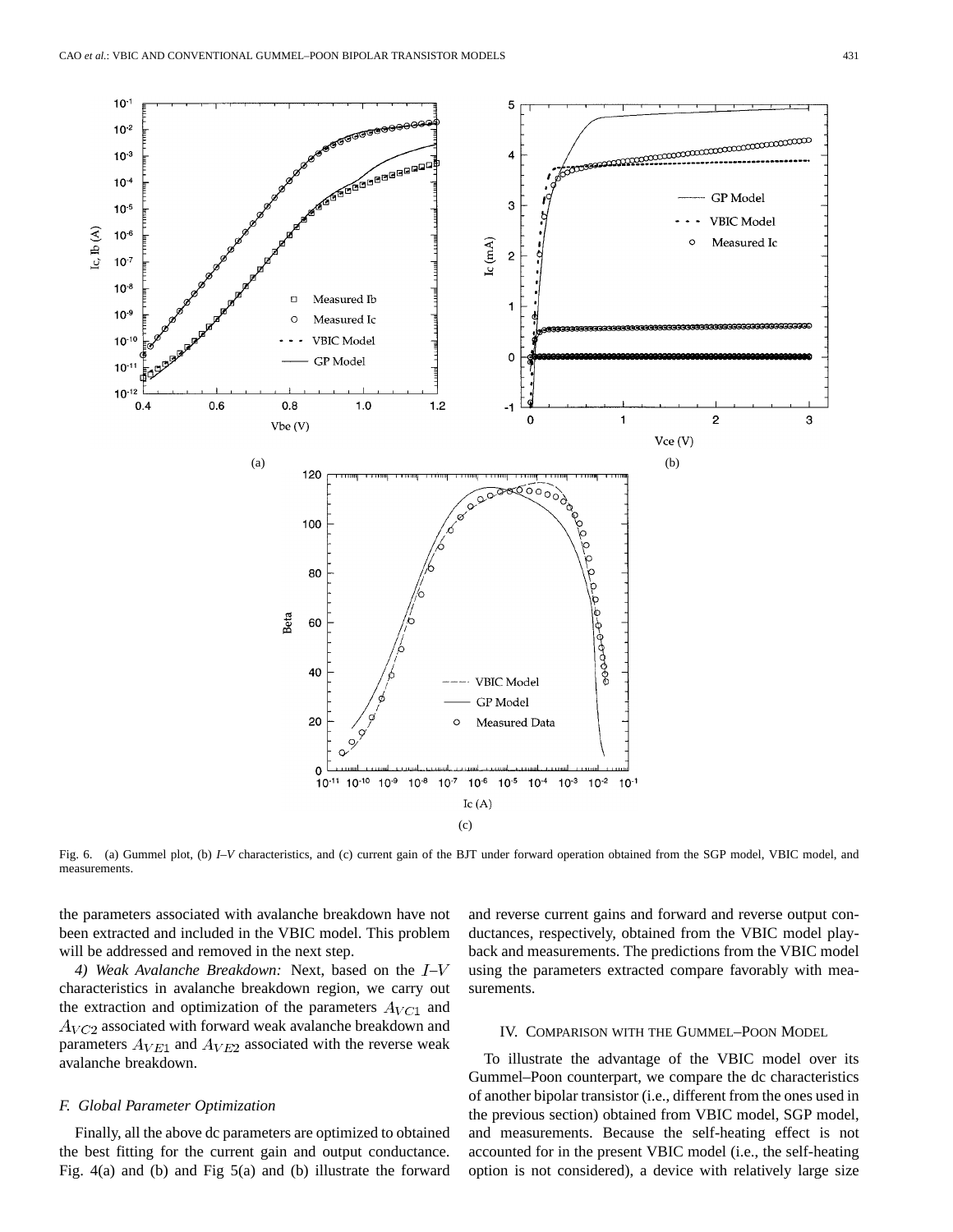

Fig. 7. (a) Gummel plot, (b) *I–V* characteristics, and (c) current gain of the BJT under reverse operation obtained from the SGP model, VBIC model, and measurements.

is used. Fig.  $6(a)$ –(c) and Fig.  $7(a)$ –(c) show the forward and reverse characteristics of the BJT, respectively, calculated from the SGP model with the SGP parameters extracted from the conventional method, calculated from the VBIC model with the VBIC parameters extracted from the present method, and obtained from measurements. The results indicate that the SGP model is less accurate when the BJT is operating at relatively high current level and/or is operating at reverse operation. Again, because the self-heating does not play an important role, the observed improved accuracy of the VBIC model came solely from the advanced features included in the main VBIC model (see Fig. 1). For small-size bipolar devices, the VBIC model is expected to be even more accurate than the SGP due to the availability of the self-heating option in the VBIC model.

# V. CONCLUSIONS

The VBIC model developed recently is likely to replace the SGP model as the industry standard for SPICE circuit simulation of bipolar transistor-based integrated circuits. As a result,